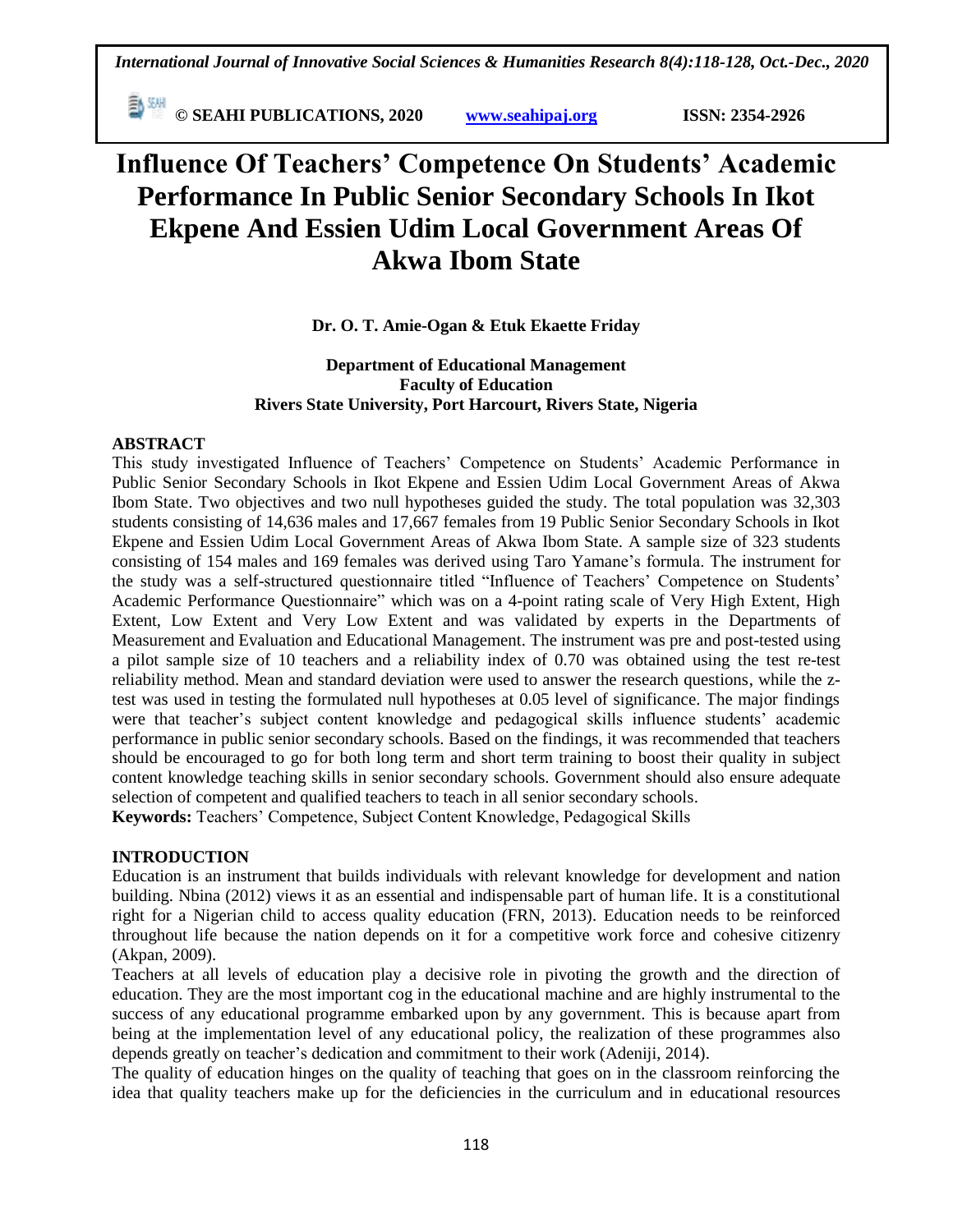(Anderson, 2011). Teacher quality is widely thought of as essential determinants of academic (Anderson, 2011). Teacher quanty is which modght of as essential determinants of academic<br>performance, yet there is little agreement as to what specific characteristics make a good teacher (Hanushek & Rivkin, 2016). This is an important issue as a student achievement is a function of the total variation of teacher quality.

The Federal Republic of Nigeria in the National Policy on Education (FRN, 2004) recognized the importance of teachers by stating that no nation's education system could be greater than the quality of importance of teachers by stating that no nation's education system could be greater than the quality of her teachers. This means that teachers remain the major input in any educational system and their quality of teaching is undoubtedly one of the most important factors shaping the teaching /learning process as well as the achievement of students (Iyoboyi & Muftau, 2014). Teachers are ultimately responsible for translating educational policies and principles into actions based on practice during interaction with the translating educational policies and principles into actions based on practice during interaction with the students (Onyilo & Shamo, 2017).This process can take place effectively where teachers are competent in their profession.

Teachers with relevant behavioral traits have been recognized as the hearth and most vital resource in the reducational system. Teachers interpret the aims and goals of education and ensure that the students are educational system. educated in line with them. Without teachers with relevant competence, educational facilities cannot be used to facilitate academic performance of students (Fehintola, 2014). Consequently, the provisions of the National Policy on Education on the objectives of teacher education as cited by Eduwen and Osagie-National Toney on Education on the objectives of teacher education as effect by Eduwen and Osage-<br>Obazeestu (2016) include: to produce highly motivated, conscientious and efficient classroom teachers for all levels of our education system, to encourage further the spirit of enquiry and creativity in teachers, to help teachers to fit into the social life of the community and society at large and to enhance their commitment of national goals, to provide teachers with the intellectual and professional background adequate for their assignment and to make them adequate to any changing situation not only to fit in the adequate for their assignment and to make them adequate to any changing situation not only to fit in the life of their country, but in the wider world and to enhance teachers" commitment to the teaching profession.

Teachers" competencies can affect students" performance significantly because a competent teacher has the ability to manage the classroom, use an array of instructional materials, ensure instructional effectiveness, adopt suitable pedagogies and adopt effective communication for teaching and learning which are prerequisites for students' performance. According to Adodo (2014), it comprises of subject content knowledge, teacher"s pedagogical skills, classroom communication skills and evaluation of instructional objectives competently.

Subject content knowledge is the up-to-date knowledge of the teacher"s subject area of specialization and mastery of the subject matter. The mastery of relevant knowledge is one of the most important attributes of the teacher (Lee & Luft, 2008). Pedagogical skills are the teaching skills teachers use in teaching students and these skills enable students to learn the knowledge and skills related to different subject areas. Researchers have opined that pedagogical skill of the teacher is a powerful force (Amusan, 2016).

The foregoing makes it pertinent for teachers" competence to be prioritized in senior secondary schools so as to enhance students" academic performance and also have quality students emerging as graduates prepared for useful living within the society. In view of the above, the study examined perceived influence of teachers' competence on students' academic performance in Public Senior Secondary Schools in Ikot Ekpene and Essien Udim Local Government Areas of Akwa Ibom State.

### **Influence of Teachers' Subject Content Knowledge on Students' Performance**

Mastery of the subject matter is one of the most important aspects of teachers" competence (Ebiringa, 2012). Omoogun (2009) and Onuoha (2010) defined teachers content/subject matter competence as the ample, up-to-date knowledge of the teacher's subject area. It is noteworthy that a teacher should be knowledgeable in his subject area, and be acquainted with the beliefs and principles underlying the subject matter. Gaji (2014) opined that teachers with deeper knowledge of subject matter produced better students than those with shallow knowledge of subject matter. It therefore means that a competent teacher is expected to possess the rudimental knowledge and skills of the subject and be able to communicate these knowledge and skills. They should also be able to make decisions and organize the subject area within the changes in the society (Omoogun, 2009). Offorma and Ogah (2013) noted that effective teaching demands that the teacher should have a sound knowledge of all that the students must know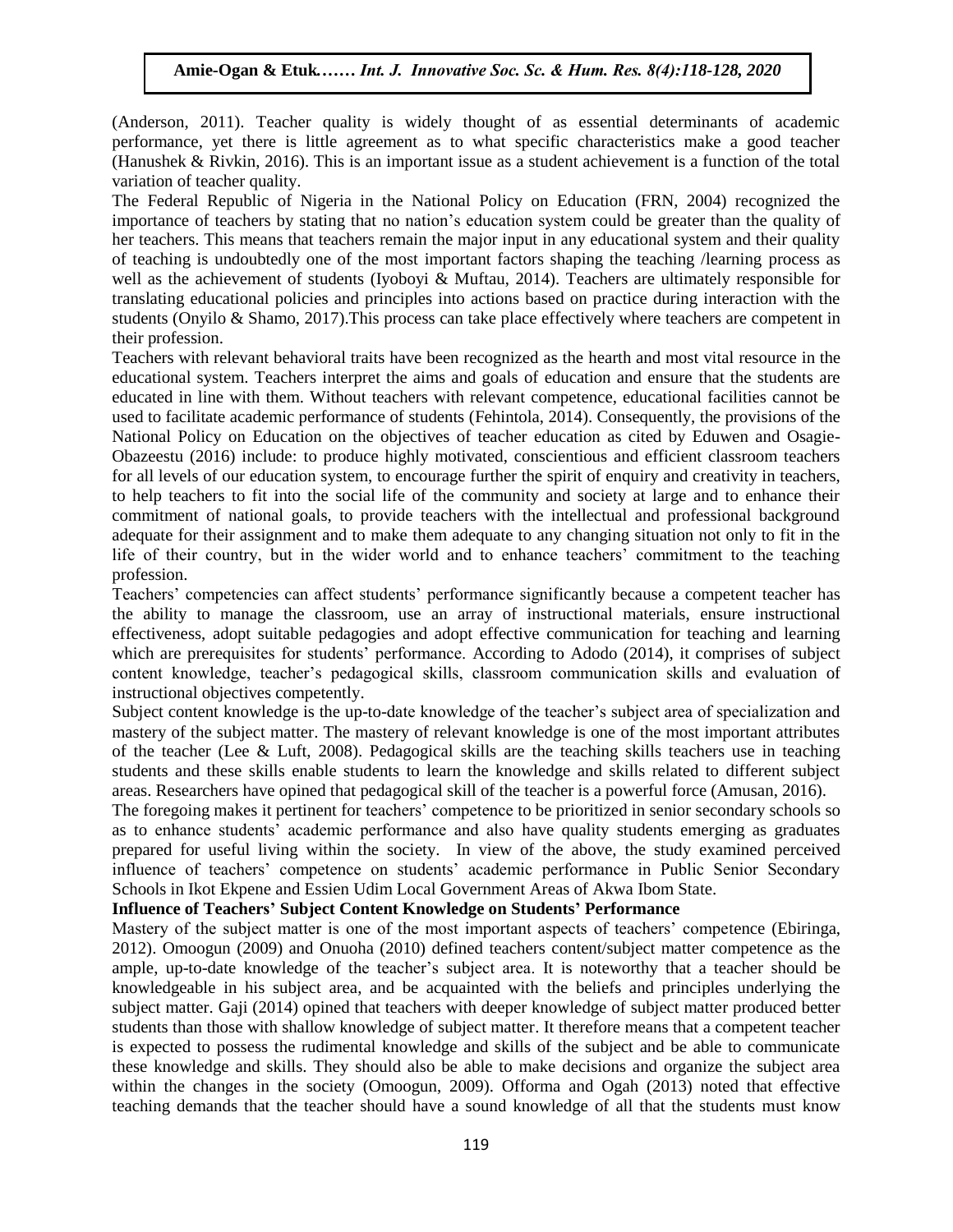together with a capability to relate content, method and sequence as well as the tempo of his work to the individual needs of the students. They strongly asserted that a teacher of a given subject requires specific skills and competencies that are peculiar to that subject.

However, the existing evidence on the association between teachers knowledge and student achievement  $-$  be it in level or value-added form  $-$  is still likely to suffer from bias due to unobserved student characteristics, omitted school and teacher variables, and non-random sorting and selection into classrooms and schools (Glewwe & Kremer 2006). Obvious examples where such bias would occur include incidents where better-motivated teachers incite more student learning but also accrue more subject knowledge; where parents with a high preference for educational achievement choose schools or classrooms within schools with teachers of higher subject knowledge and also further their children"s learning in other ways; and where principals place students with higher learning gains into classrooms of teachers with higher knowledge.

Investigating the knowledge of teachers as 'learning specialists' involve understanding how this knowledge functions are in the teaching-learning process; more specifically, how teachers apply their knowledge in making decisions, for example, about lesson design or making on-the-spot judgments in the classroom. A set of research studies conceptualizes the teaching profession as a "clinical practice profession' and compares it to the medical profession. Some argue that decision-making is actually a basic teaching skill decision made regularly by teachers while processing cognitively complex information about the student in order to decide alternatives for increasing their understanding (Becher & Lefstein, 2020).

A review of the different models describing teachers' decision-making shows that factors influencing teachers" decisions include antecedent conditions such as students, the nature of the instructional task, the classroom, and the school environment, which combines with teachers" characteristics and cognitive processes to impact the pedagogical decisions made. Decision-making is a cyclic process as pedagogical decisions in turn impact antecedent conditions (Ibid, 2020).

Empirical research investigating how teacher knowledge is used in decision-making seems to be suggesting that in order to make informed pedagogical decisions, teachers must be able to analyze and evaluate specific learning episodes, in combination with contextual and situational factors, and to be able to connect all this information to their specialist knowledge of the teaching-learning process in order to guide subsequent teaching actions. Thus, making good pedagogical decisions hinges on the quality of the pedagogical knowledge held by the teacher (Olaleye, 2011).

### **Influence of Teachers' Pedagogical Skills on Students' Academic Performance**

Teacher"s pedagogical skills refers to the teaching skills teachers use and the activities these skills generate to enable students to learn specialized knowledge and skills related to different subject areas. Several methods are used with the intention of inculcating and giving students insights during instruction (Ololube, 2005).

According to Gutek in Ebiringa (2012) teaching methods are the means or procedures that teachers use to aid students in having an experience, mastering a skill or process, or in acquiring an area of knowledge. In addition, methodological competencies could further be characterized based on their functional elements: to adapt to effective work methods; to analyze the task to be performed; to begin the process; to perform the task and to analyze one"s procedures (Ololube, 2005). Different pedagogies could be used for lesson presentations in public senior secondary schools. Some of such methods include classroom discussion, discovery/inquiry, lecture/exposition, demonstration, collaboration, critical thinking, problem solving techniques, role play method, individual/group project, simulation and games, instructional scaffolding and excursions. The discussion/question and answer method employs the art of seeking information and stimulating thinking and elaboration at all levels of human reasoning to achieve given objective. The demonstration method requires teaching by displaying the instructional situation with an audio-visual explanation of an idea, process or product. It involves showing, doing and telling the students the point of emphasis and performing an activity so that students can observe how things are done in order to help prepare them to transfer theory to practical application (Ibid, 2005).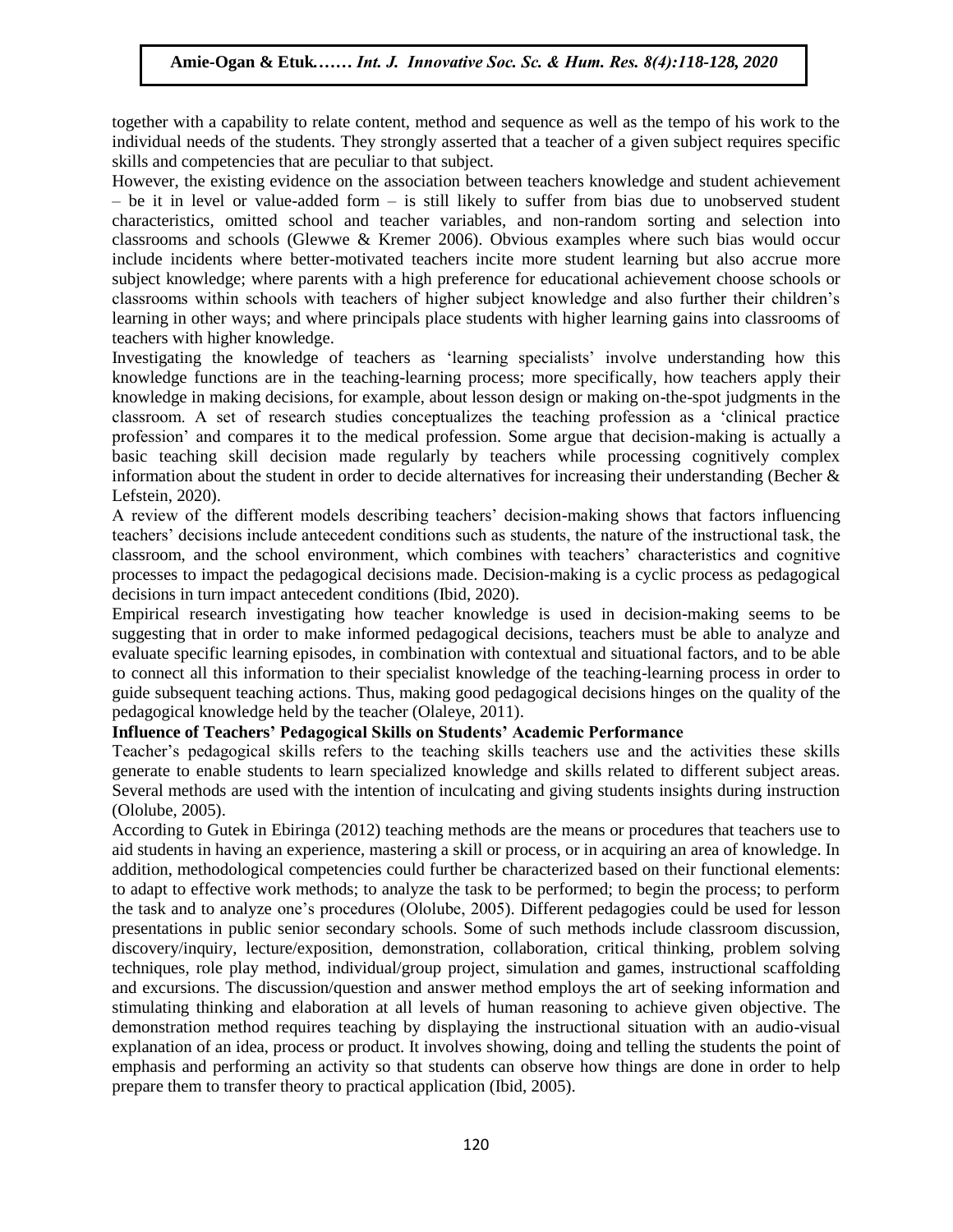Sonia,  $(2015)$  opined that most studies use the distinction between declarative ('knowing that') and procedural knowledge ("knowing how"). This approach is relevant as it focuses on understanding how knowledge is related to behaviour, or in other words, the quality of teaching performance. An investigation into the knowledge of teachers as "learning specialists" involves understanding how this knowledge functions in the teaching-learning process; more specifically, how teachers" apply their knowledge functions in the teaching-learning process, more specifically, now teachers apply their<br>knowledge in making decisions, for example, about lesson design or making on-the-spot judgments in the classroom. A set of research studies conceptualizes the teaching profession as a "clinical practice profession" and compares it to the medical profession. Some argue that decision-making is actually a basic teaching skill as decisions are made regularly by teachers while processing cognitively complex mation about the student in order to decide alternatives for increasing their understanding, thus, information about the student in order to decide alternatives for increasing their understanding, thus, making good pedagogical decisions hinges on the quality of the pedagogical knowledge held by the teacher. Therefore, there is no doubt whatsoever that a teacher with the right skills for teaching should be able to manage his time and classroom effectively and efficiently using the appropriate teaching<br>techniques techniques.

The problem solving method according to Ehiametalor cited in Ahmed and Wais (2012) can easily be compared to the questioning/development method, because both methods use questions to get answers from students. The problem solving method presents a problem first through formulating hypotheses, moin students. The problem solving method presents a problem inst unough formulating hypotheses, exploring mechanisms, developing and researching learning issues, and applying new information to the case. Again, they learn by trying different approaches to solving problems such as the role play method. One or more students adopt a specified role and try to play the role. The method according to the University of New Mexico School of Medicine (2015) develops problem solving and verbal expression excepts problem solving and verbal expression showing the verbal expression showing and verbal expression skills of students, provides practice to build skills before real-world application and when real experiences are not readily available, can provide an entirely new perspective on a situation and develop insights about feelings and relationships and improves the likelihood of transfer by learning from the classroom to the real world.

me rear word.<br>However, most scholars (Nwafor & Ebiringa, 2011; Udeinya, 2008; & Omoogun, 2009) have argued that most classroom instructional delivery in most subjects are dominated with the traditional teacher-centered approach which is the lecture or expository method of teaching. The aforementioned scholars are of the view that it does not give students the opportunity to generate their own ideas and test hypotheses. It was therefore concluded that this form of instruction and learning hampers creativity and does little to foster innate abilities for problem solving and decision making (Ajibola, 2008).

Jadamas (2014) revealed that the in-depth pedagogical knowledge of teachers make them able to use various methodologies suited to deliver a lesson. The full understanding of content makes them confident about selection of teaching strategies and skills which are best for student understanding. Furthermore, teachers are expected also to demonstrate a thorough understanding of the content of their curricular areas. They should be able to communicate this content material to students using methodologies that are appropriate for the age and abilities of the learners (Igbokwe & Eze, 2009). In the same vein Amie-Ogan and Omunakwe (2020) in an empirical study found that pedagogical skills to a high extent influence students" academic performance as well as no significant difference between the mean responses of male and female SS2 students on the extent teachers' pedagogical skills influence students' performance in public senior secondary schools in Port Harcourt Metropolis of Rivers State. This was translated to mean that pedagogical skills of the teacher enhance students" academic performance.

### **Statement Of The Problem**

Teachers" competence is the judicious combination of content knowledge of subject matter, verbal ability, and communication ability and the mastery and transfer of proven methodologies; in classroom teaching with a view to improving students' academic performance in schools. It is thus, the possession of adequate skills, knowledge and ability by the teacher to deliver his lesson satisfactorily. Competent teachers are therefore bound to contribute advantageously to their students" academic success. The reason for which parents left their children in the homes of teachers (some years back) to serve such teachers unreservedly was to build a strong academic foundation for a brighter academic future. In the 1950"s, teachers never lacked wards to live in their homes which served as preparatory classes but the reverse is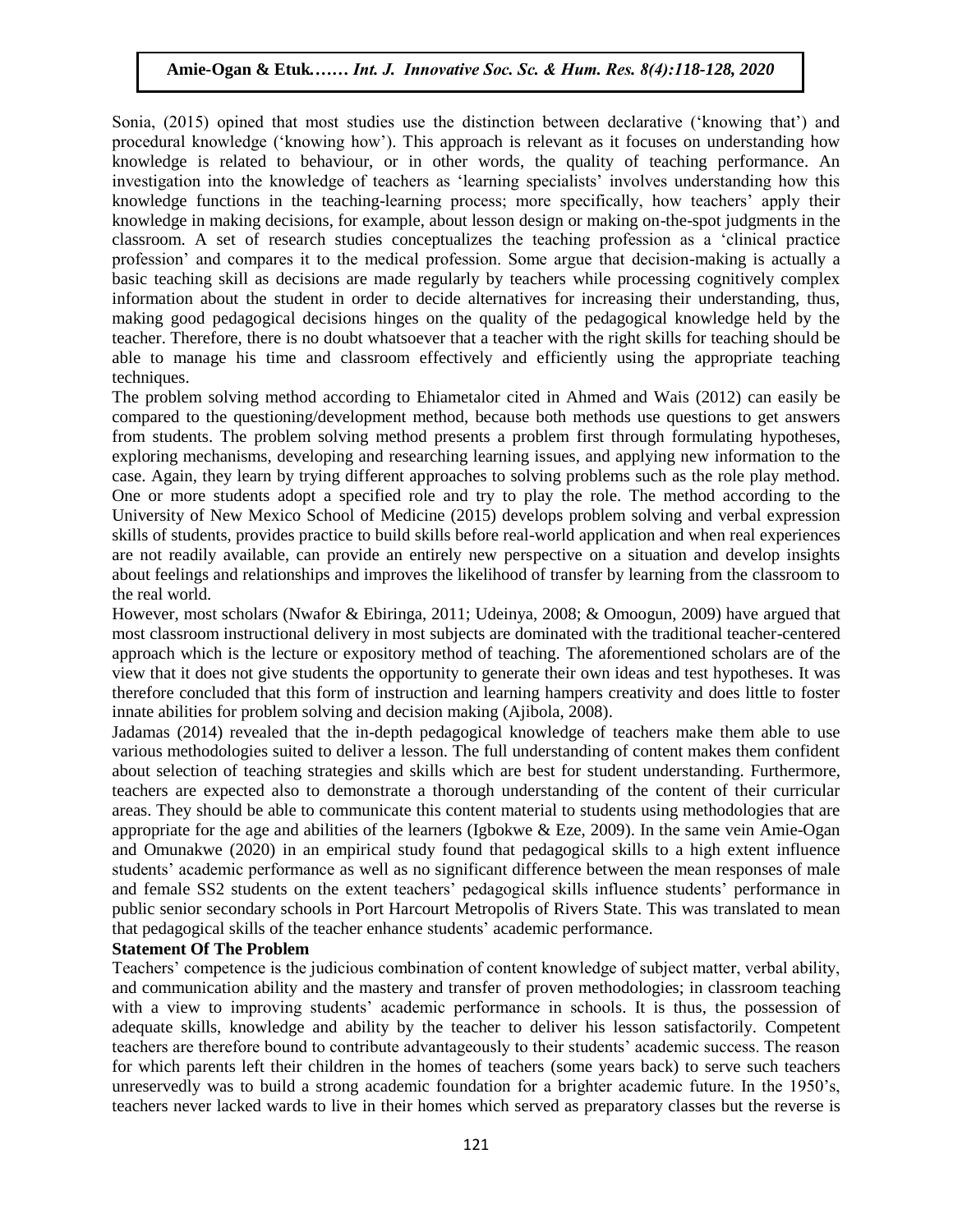the case today. Notably in 2017 the performance of Nigerian Secondary School students revealed 98% failure rate in the Senior School Certificate Examinations (Bello-Osagie & Olugbornila, 2017).

Majority of secondary school students often dread and show negative attitude towards major subjects due to incompetent teachers. Also the trend of downward academic achievement in the Senior Secondary School Certificate Examination (SSCE) is a source of worry to stakeholders. Concerns led to some Schoor Certificate Examination (SSCE) is a source of worry to stakeholders. Concerns led to some pertinent questions thus: Why are parents no longer interested in asking teachers to live with their children? What is the cause of poor academic performance of students in external examinations? Teachers are perceived to have low enthusiasm towards teaching because of poor subject content knowledge, and lack of pedagogical skills. These factors tend to have impacted negatively on students" performance. Hence the study investigated influence of teachers' competence on students' academic performance in Hence the study investigated influence of teachers' competence on students' academic performance in public senior secondary schools in Ikot Ekpene and Essien Udim Local Government Areas of Akwa Ibom State.

### **Purpose of the Study**

If the purpose of this study was to investigate influence of teachers' competence on students' academic The purpose of this study was to investigate influence of teachers' competence on students' academic performance in public senior secondary schools in Ikot Ekpene and Essien Udim Local Government Areas of Akwa Ibom State. Specifically, the study sought to:

- 1. ascertain the extent teachers' subject content knowledge influence students' academic ascertain the extent teachers subject content knowledge influence students academic<br>performance in public senior secondary schools in Ikot Ekpene and Essien Udim Local Government Areas of Akwa Ibom State.
- 2. determine the extent teacher"s pedagogical skills influence students" academic performance in public senior secondary schools in Ikot Ekpene and Essien Udim Local Government Areas of Aluxe Ibom State Akwa Ibom State.

### **Research Questions**

- 1. To what extent does teachers" subject content knowledge influence students" academic performance in public senior secondary schools in Ikot Ekpene and Essien Udim Local Ferformance in paolie senior secondary senoors in not Experie to Government Areas of Akwa Ibom State?
- 2. To what extent does teacher"s pedagogical skills influence students" academic performance in public senior secondary schools in Ikot Ekpene and Essien Udim Local Government Areas of Akwa Ibom State?

### **Hypotheses**

- $H_{0_1}$  There is no significant difference between the mean opinion scores of male and female students on the extent teacher"s subject content knowledge influence students" academic performance in public senior secondary schools in Ikot Ekpene and Essien Udim Local Government Areas of Akwa Ibom State.
- Ho<sup>2</sup> There is no significant difference between the mean opinion scores of male and female students on the extent teachers pedagogical skills influence students" academic performance in public senior secondary schools in Ikot Ekpene and Essien Udim Local Government Areas of Akwa Ibom State.

### **METHODOLOGY**

The research design used for this study was the descriptive survey design. The population of the study was 32,303 students consisting of 14,636 males and 17,667 females from 19 public senior secondary schools in Ikot Ekpene and Essien Udim Local Government Areas of Akwa Ibom State. A sample size of 323 students consisting of 154 males and 169 females was derived using the Taro Yamene"s formula. A self-developed questionnaire titled: "Influence of Teacher's Competence on Student's Academic Performance Questionnaire (ITCSAPQ)" was used to collect data from the respondents. The instrument had two (2) sections; Sections A and B. Section A consisted of demographic information while Section B had 10 questionnaire items based on the objectives of the study. The response scale was structured on a 4point Likert rating scale of Very High Extent (VHE); High Extent (HE); Low Extent (LE); and Very Low Extent (VLE) with values of 4, 3, 2 and 1 respectively. The test re-test reliability method was used to obtain a reliability index of 0.70. Mean and standard deviation were used to answer the research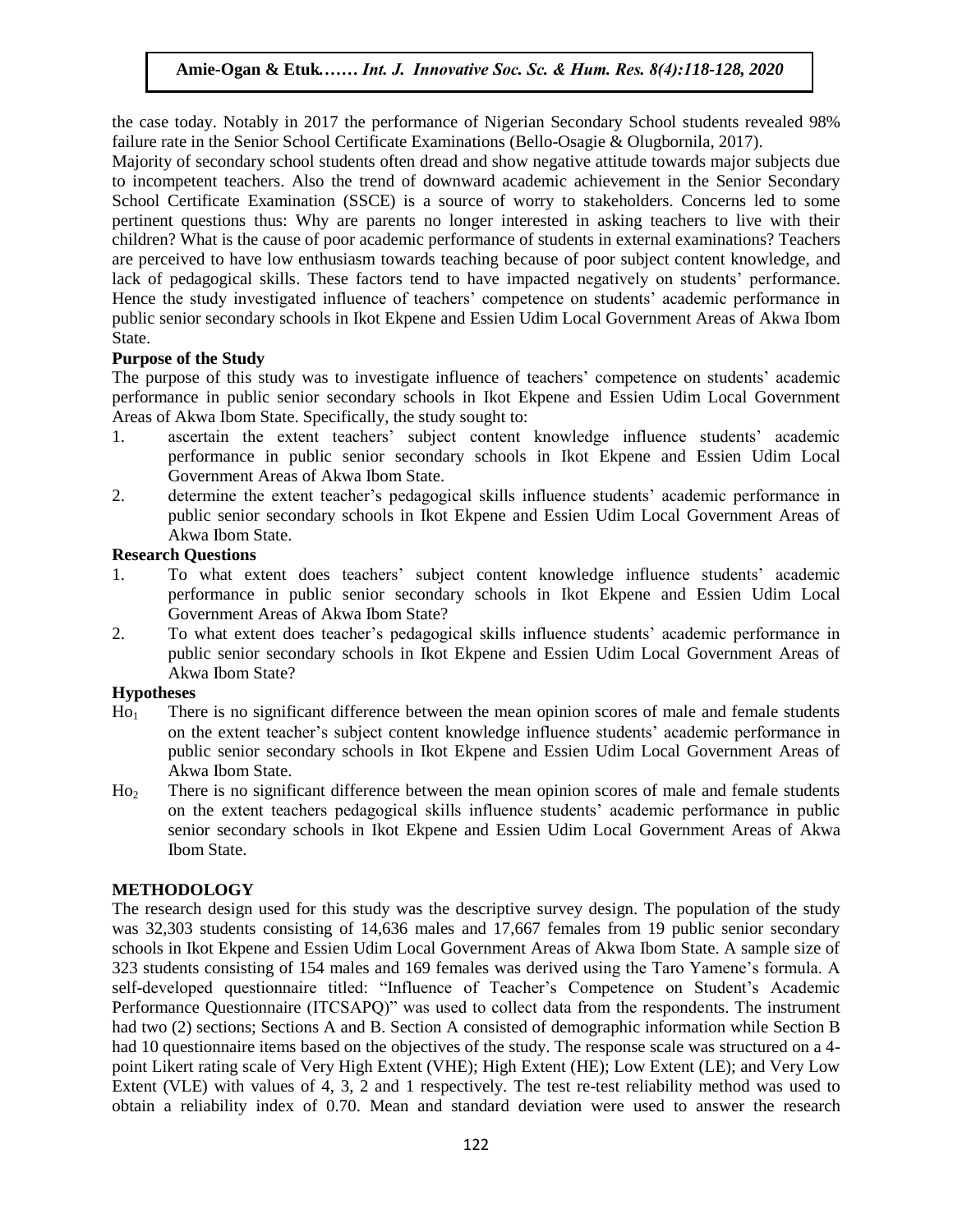questions. The criterion mean was 2.50. Questionnaire items with ratings below 2.50 denoted "Low questions. The criterion mean was 2.50. Questionnaire fields with ratings below 2.50 denoted Low<br>Extent' while 2.50 and above signified 'High Extent'. The hypotheses were tested using z-test statistics at 0.05 level of significance. Analyzed data therefore, with calculated z-values above the z-critical value of  $\pm 1.96$  were rejected and below  $\pm 1.96$  were accepted.

#### **RESULTS**  $\overline{A}$  and  $\overline{B}$  in  $\overline{B}$  and  $\overline{B}$  is the sec. Sec.  $\overline{B}$

**Research Question 1:** *To what extent does teachers' subject content knowledge influence students' academic performance in public senior secondary schools in Ikot Ekpene and Essien Udim Local Government Areas of Akwa Ibom State?*

**The Subsect Artain Scores of Anwarpoon State:**<br>Table 1: Mean Opinion Scores of Male and Female Students on the Extent Teachers' Subject **Content Knowledge Influence Student's Academic Performance in Public Senior Secondary Schools.**

| S/N | <b>Item</b>                                                                                                                                                   |                                | <b>Male Students</b><br>$N = 154$ |            | <b>Female Students</b><br>$N=169$ |           | <b>Mean set</b><br>$\overline{\phantom{a}}$ |                                |           |            |
|-----|---------------------------------------------------------------------------------------------------------------------------------------------------------------|--------------------------------|-----------------------------------|------------|-----------------------------------|-----------|---------------------------------------------|--------------------------------|-----------|------------|
|     |                                                                                                                                                               | $\boldsymbol{X}$<br><b>RMK</b> | <b>SD</b>                         |            | $\overline{X}$                    | <b>SD</b> | <b>RMK</b>                                  | $\boldsymbol{X}$<br><b>RMK</b> | <b>SD</b> |            |
| 1.  | Mastery of the subject matter is<br>one of the most important<br>aspects of teachers' competence                                                              | 3.94                           |                                   | .864 VHE   | 4.14                              | .940      | <b>VHE</b>                                  | 4.04                           | 0.84      | <b>VHE</b> |
| 2.  | A competent teacher should<br>possess the ability to break<br>down the subject matter                                                                         | 4.07                           | .896                              | <b>VHE</b> | 4.04                              | .894      | <b>VHE</b>                                  | 4.01                           | 0.83      | <b>VHE</b> |
| 3.  | Competent teachers allow their<br>students to understand clearly<br>the content of what is taught                                                             | 4.07                           | .828                              | <b>VHE</b> | 3.71                              | 1.22      | <b>VHE</b>                                  | 3.89                           | .964 VHE  |            |
| 4.  | teachers<br>Competent<br>are<br>expected<br>the<br>to<br>possess<br>rudimental<br>knowledge<br>and<br>skills in their subjects                                | 4.28                           | .821                              | <b>VHE</b> | 3.94                              | .761      | <b>VHE</b>                                  | 4.11                           | 0.753 VHE |            |
| 5.  | Effective teaching demands that<br>the teacher should have a sound<br>knowledge of all that the<br>students must know in and<br>outside the school curriculum | 3.96                           | .831                              | <b>VHE</b> | 3.80                              | 1.05      | <b>VHE</b>                                  | 3.88                           | .884 VHE  |            |
|     | <b>Grand mean/SD</b>                                                                                                                                          | 4.06                           | 0.848                             | <b>VHE</b> | 3.93                              | 0.97      | VHE                                         | 3.99                           | 0.854     | VHE        |

### **Source: Field Survey March, 2020**

Results on table 1 showed the average mean values for male and female students' responses to questionnaire items (1-5) as 4.04, 4.01, 3.89, 4.11 and 3.88. This implied that to a very high extent teachers' subject content knowledge influence students' academic performance in public secondary schools in Ikot Ekpene and Essien Udim Local Government Areas of Akwa Ibom State.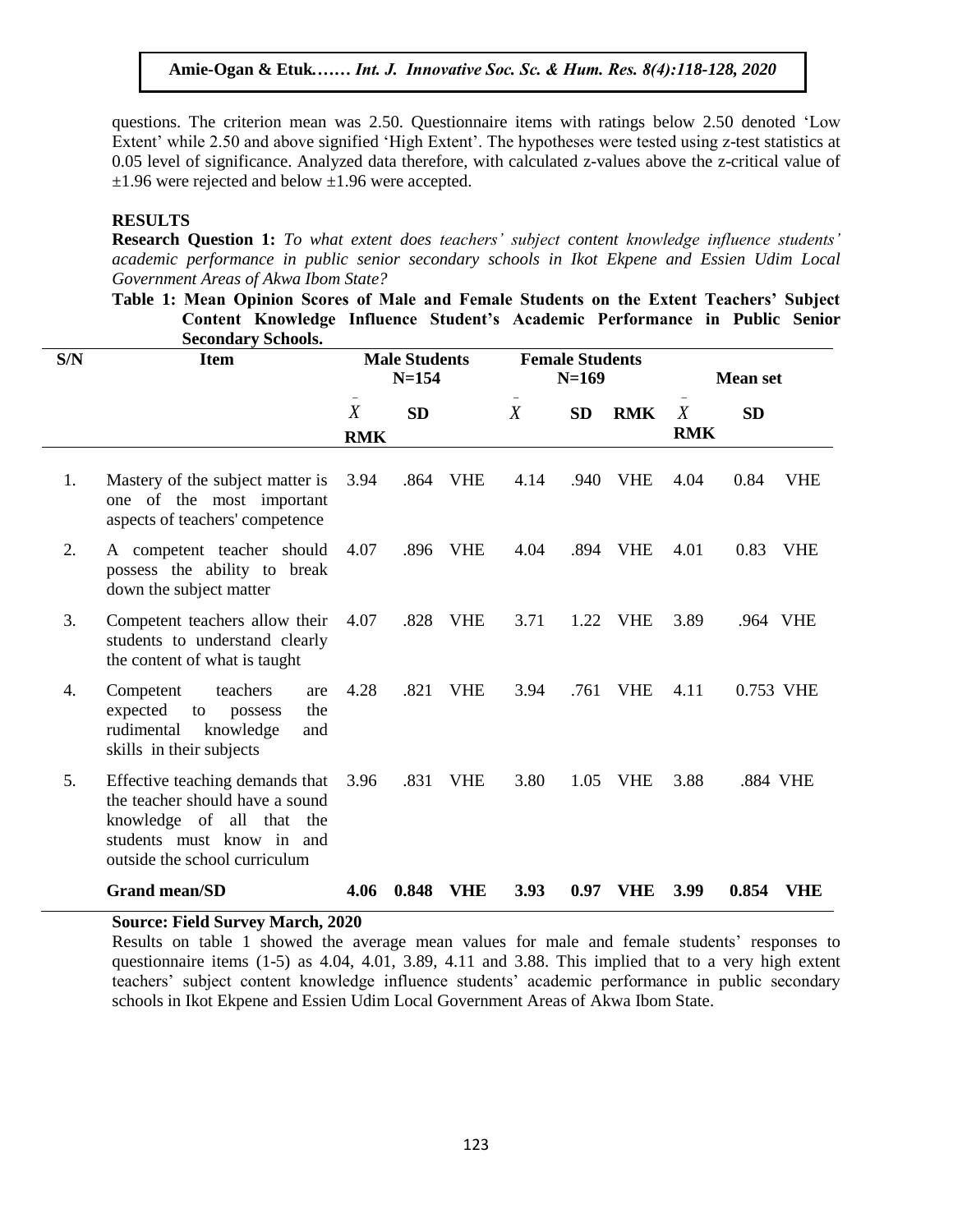**Research Question 2:** *To what extent does teacher's pedagogical skills influence students' academic*  **Pressear on Galestion 2:** 10 mail extent about the pearl spearl spearl shares inflated statement in public senior secondary schools in Ikot Ekpene and Essien Udim Local Government *Areas of Akwa Ibom State?*

|     | Skills Influence Student's Academic Performance in Public Senior Secondary Schools.                                                                                                                                        |                                  |           |                                    |                                |           |                 |                 |                 |  |  |
|-----|----------------------------------------------------------------------------------------------------------------------------------------------------------------------------------------------------------------------------|----------------------------------|-----------|------------------------------------|--------------------------------|-----------|-----------------|-----------------|-----------------|--|--|
| S/N | <b>Item</b>                                                                                                                                                                                                                | <b>Male Student</b><br>$N = 154$ |           | <b>Female Student</b><br>$N = 169$ |                                |           | <b>Mean set</b> |                 |                 |  |  |
|     |                                                                                                                                                                                                                            | $\boldsymbol{X}$<br><b>RMK</b>   | <b>SD</b> |                                    | $\boldsymbol{X}$<br><b>RMK</b> | <b>SD</b> |                 | X<br><b>RMK</b> | <b>SD</b>       |  |  |
| 6.  | The methods they apply in teaching<br>are of immense importance in<br>determining their competencies.                                                                                                                      | 2.77 1.37                        |           | <b>VHE</b>                         | 2.93                           | 1.27      | <b>VHE</b>      | 2.85            | 1.05 VHE        |  |  |
| 7.  | Methodological<br>competencies<br>could further be characterized<br>based on their functional elements.                                                                                                                    | 2.63                             | 1.32      | <b>VHE</b>                         | 3.98                           | .873      | <b>VHE</b>      | 3.31            | .842 VHE        |  |  |
| 8.  | Demonstration<br>method<br>which<br>involves teaching by displaying the<br>situation with an<br>instructional<br>audio-visual explanation of an idea,<br>process or product influence<br>academic performance of students. | 2.94                             | 1.18      | <b>VHE</b>                         | 3.11                           | .836      | <b>VHE</b>      | 3.03            | .848 VHE        |  |  |
| 9.  | Classroom instructional delivery in<br>most subjects are dominated with<br>traditional<br>teacher-centred<br>the<br>approach                                                                                               | 2.63                             | 1.28      | <b>VHE</b>                         | 2.83                           | 1.03      | <b>VHE</b>      | 2.73            | <b>1.27 VHE</b> |  |  |
| 10. | The problem solving form of<br>instruction and learning enhances<br>fosters<br>and<br>innate<br>creativity<br>abilities for problem solving and<br>decision making.                                                        | 3.02                             | .937      | <b>VHE</b>                         | 2.76                           | 1.10      | <b>VHE</b>      | 2.89            | 1.09 VHE        |  |  |
|     | <b>Grand mean /SD</b>                                                                                                                                                                                                      | 2.79                             | 1.23      | HE                                 | 3.12                           | 1.02      | <b>VHE</b>      | 2.96            | 1.02 HE         |  |  |
|     | <b>Source: Field Survey March, 2020</b>                                                                                                                                                                                    |                                  |           |                                    |                                |           |                 |                 |                 |  |  |

## Table 2: Mean Opinion Scores of Male and Female Students on the Extent Teachers' Pedagogical **Skills Influence Student's Academic Performance in Public Senior Secondary Schools.**

Results on table 2 showed the average mean values for male and female students' responses to questionnaire items (6-10) as 2.85, 3.31, 3.03, 2.73 and 2.89. This implied that to a high extent teacher"s pedagogical skills influence students" academic performance in public secondary schools in Ikot Ekpene and Essien Udim Local Government Areas of Akwa Ibom State.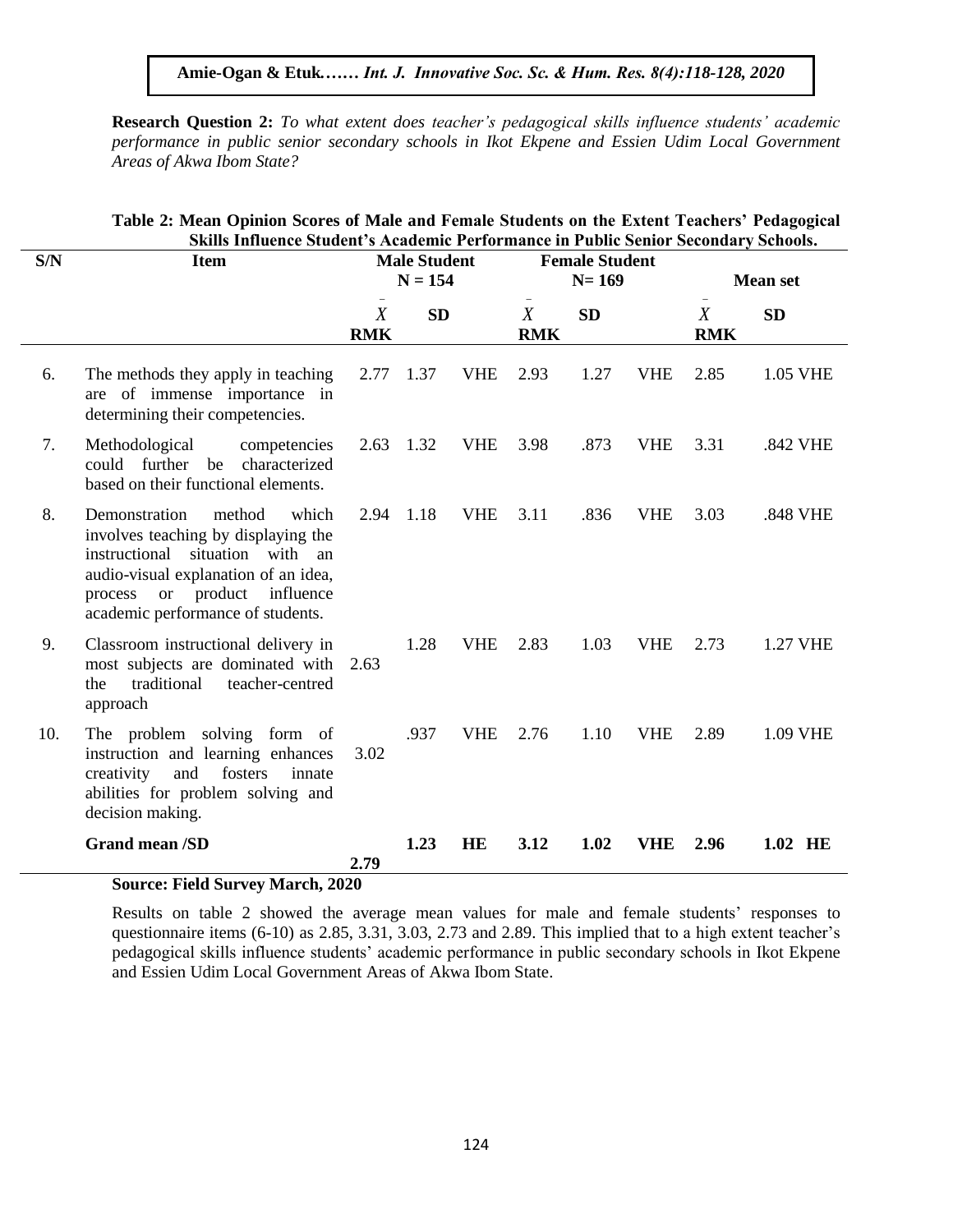### **Hypotheses**

- $H_0$  There is no significant difference between the mean opinion scores of male and female students on the extent teacher"s subject content knowledge influence students" academic performance in public senior secondary schools in Ikot Ekpene and Essien Udim Local Government Areas of Akwa Ibom State.
- Table 3: z-test Analysis of Difference Between the Mean Opinion Scores of Male and Female **Students on the Extent Teacher's Subject Content Knowledge Influence Student's Academic Performance in Public Senior Secondary Schools.**

| темаение і спопимнее ні і арне бенют бесонамі<br>, naman |     |      |       |     |           |        |            |                           |  |  |
|----------------------------------------------------------|-----|------|-------|-----|-----------|--------|------------|---------------------------|--|--|
| Group                                                    |     |      | S.D   | DF  | <b>SL</b> | z-cal. | z-crit.    | <b>Decision</b>           |  |  |
| Male                                                     | 154 | 4.06 | 0.848 | 321 | 0.05      | 0.20   | $\pm 1.96$ |                           |  |  |
|                                                          |     |      |       |     |           |        |            | $Ho1$ Accepted            |  |  |
| Female                                                   | 169 | 3.93 | 0 97  |     |           |        |            | No significant difference |  |  |
|                                                          |     |      |       |     |           |        |            |                           |  |  |

# **Source: Field Survey March, 2020**

Data on table 3 above shows a z-test analysis of difference between the mean responses of male and female students on the extent teacher"s subject content knowledge influence students" academic performance in public senior secondary schools in Ikot Ekpene and Essien Udim Local Government performance in public senior secondary schools in not experie and essien cum ebear dovernment<br>Areas of Akwa Ibom State. At 0.05 level of significance and 321 degree of freedom, a z-calculated value  $(0.20)$  which was less than the z-critical value  $(\pm 1.96)$  was achieved. Since the z-calculated value of 0.20 was less than the z-critical value of  $\pm 1.96$ , the null hypothesis was accepted which states that there is no significant difference between the mean opinion scores of male and female students on the extent teachers significant unterence between the mean opinion scores of male and remain students on the extent teachers<br>subject content knowledge influence students' academic performance in public senior secondary schools in Ikot Ekpene and Essien Udim Local Government Areas of Akwa Ibom State.

- Ho<sup>2</sup> There is no significant difference between the mean opinion scores of male and female students on the extent teachers pedagogical skills influence students" academic performance in public on the extent teachers pedagogical skins influence students academic performance in public senior secondary schools in Ikot Ekpene and Essien Udim Local Government Areas of Akwa Ibom State.
- **Table 4: z-test Analysis of Difference Between the Mean Opinion Scores of Male and Female Students on the Extent Teachers Pedagogical Skills Influence Student's Academic Performance in Public Senior Secondary Schools.**

| Group  | N   | $\mathbf{A}$ | S.D  | DF  | z-cal.  | z-crit.    | <b>Decision</b>           |  |  |  |
|--------|-----|--------------|------|-----|---------|------------|---------------------------|--|--|--|
| Male   | 154 | 2.79         | .23  | 321 | $-0.41$ | $\pm 1.96$ |                           |  |  |  |
|        |     |              |      |     |         |            | $Ho2$ Accepted            |  |  |  |
| Female | 169 | 3.12         | 0.02 |     |         |            | No significant difference |  |  |  |

### **Source: Field Survey March, 2020**

Data on table 4 above shows a z-test analysis of difference between the mean responses of male and female students on the extent teachers pedagogical skills influence student"s academic performance in public senior secondary schools in Ikot Ekpene and Essien Udim Local Government Areas of Akwa Ibom State. At 0.05 level of significance and 321 degree of freedom, a z-calculated value (-0.41) which was less than the z-critical value  $(\pm 1.96)$  was achieved. Since the z-calculated value of -0.41 was less than the z-critical value of  $\pm 1.96$ , the null hypothesis was accepted which states that there is no significant difference between the mean opinion scores of male and female students on the extent teachers pedagogical skills influence students" academic performance in public senior secondary schools in Ikot Ekpene and Essien Udim Local Government Areas of Akwa Ibom State.

### **DISCUSSION OF FINDINGS**

Findings on research question 1 on table 1 revealed that to a very high extent teachers' subject content knowledge influence students" academic performance in public senior secondary schools in Ikot Ekpene and Essien Udim Local Government Areas of Akwa Ibom State with grand mean of 3.99. Hypothesis 1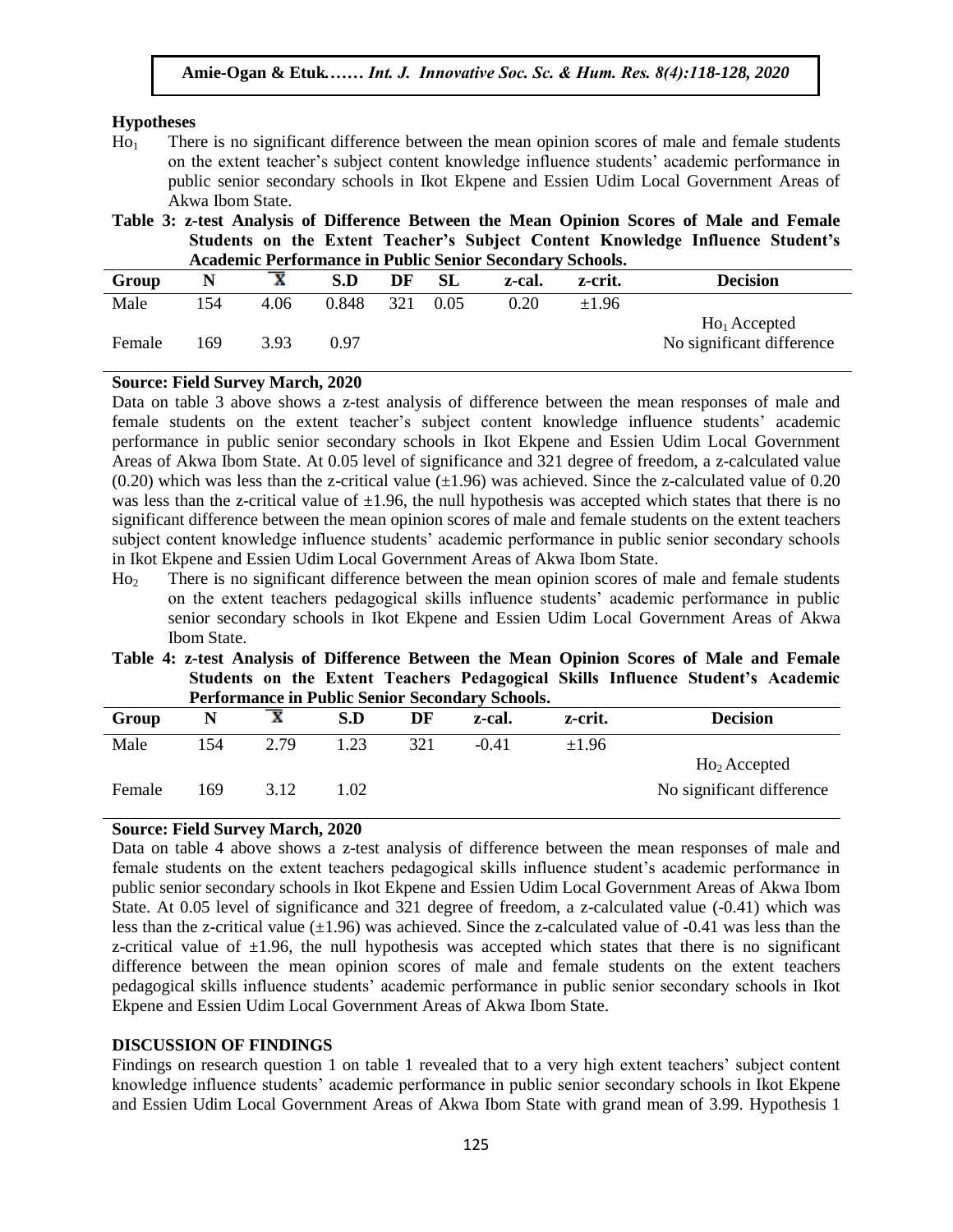on table 3 further showed no significant difference between the mean opinion scores of male and female students on the extent teacher"s subject content knowledge influence student"s academic performance in public senior secondary schools in Ikot Ekpene and Essien Udim Local Government Areas of Akwa Ibom State with z-calculated value of 0.20 which was less than z-critical value of  $\pm 1.96$ . This finding is in consonant with Olayele (2011) whose empirical study revealed that students' academic performance correlated positively and significantly depending on teachers" attitude to teaching and learning in the classroom, knowledge of subject matter and teaching skills. Also in tandem with the study is another study carried out by Gaji (2014) who also found that teachers with deeper knowledge of subject matter produced better students than those with shallow knowledge of subject matter.

produced better students than those with shahow knowledge or subject matter.<br>Findings on research question 2 on table 2 revealed that to a high extent teachers' pedagogical skills influence students" academic performance in public senior secondary schools in Ikot Ekpene and Essien Udim Local Government Areas of Akwa Ibom State with grand mean of 2.96. Hypothesis 2 on table 4 showed no significant difference between the mean opinion scores of male and female students on the showed no significant difference between the filem opinion scores of male and female students on the extent teacher's pedagogical skills influence student's academic performance in public senior secondary schools in Ikot Ekpene and Essien Udim Local Government Areas of Akwa Ibom State with z-calculated value of  $-0.41$  which was less than z-critical value of  $\pm 1.96$ . This finding corroborates with the study of Amie-Ogan and Omunakwe (2020) who found that pedagogical skills to a high extent influence students' academic performance as well as no significant difference between the mean responses of male and female SS2 students on the extent teachers' pedagogical skills influence students' performance in public senior secondary schools in Port Harcourt of Rivers State.

#### **CONCLUSION** Arugu & Wosu …… Int. J. Innovative Soc. Sc. & Hum. Res. 8(1):1-11, 2020

Based on the findings of the study, it was concluded that teacher"s subject content knowledge and pedagogical skills have a positive influence on student"s academic performance in public senior secondary schools in Ikot Ekpene and Essien Udim Local Government Areas of Akwa Ibom State.

### **RECOMMENDATIONS**

- 1. Teachers should be encouraged to attend both short and long term trainings to have content knowledge of subjects taught and boost the quality of teaching in senior secondary schools.
- 2. Government should ensure adequate selection of competent and qualified teachers to teach in senior secondary schools as well as coordinate teachers to attend subject panels in conferences; seminars and workshops to keep abreast with new teaching approaches.

### **REFERENCES**

- Adeniji, K. A. (2014). Motivational teaching strategies towards improving learning of mathematics at primary and secondary school level. Abacus, 39(1), 344-354
- Adodo S. O. (2014). School teachers" competency in evaluating students cognitive and psychomotor achievement in basic science and technology. *Journal of emerging trends in educational research and policy studies* 5(3), 48-53
- Ahmed, H., & Wais, S. (2012). The low level of academic achievement among high school students from teachers and students from teachers and students perspective. *Journal: Sura Man Raa.* Vol. 8(28).
- Ajibola, M. A. (2008). Innovations and curriculum implementation for basic education in Nigeria. Policy priorities and challenges of practices and implementation, *Research Journal of international studies issue* 8(2008), 51-58
- Akpan, C. P. (2009). Teacher education focus on the training and the retraining of practicing teacher education (1), 26-28
- Amie-Ogan, T. O. & Omunakwe, F. B. (2020). Perceived influence of teachers' quality on students' academic performance in public senior secondary schools in Port Harcourt Metropolis of Rivers State, Nigeria. *International Journal of Innovative Social & Science Education Research* 8(3): 146-161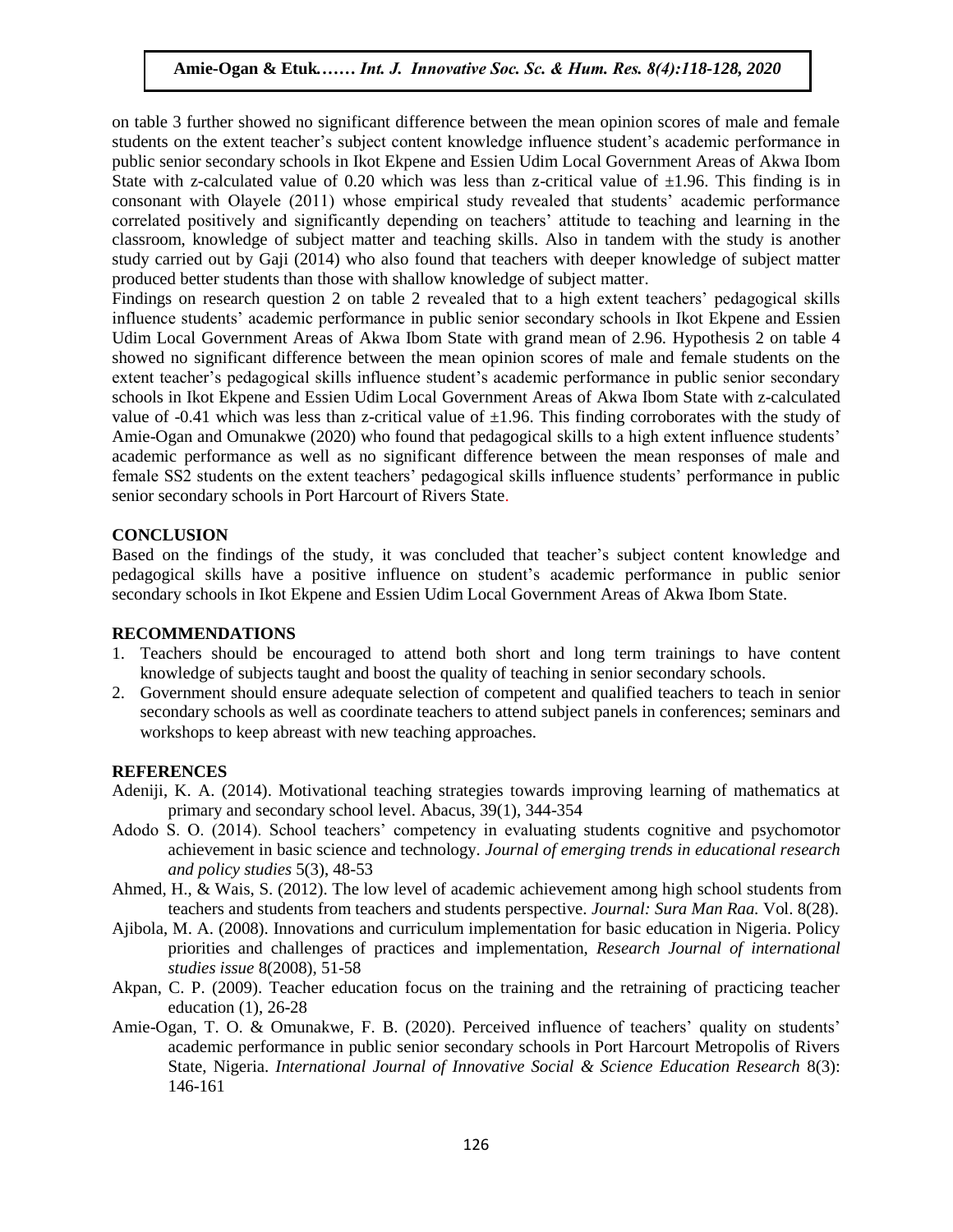- Amusan, M. A. (2016). Cultivating effective pedagogical skills in in-service teachers: the role of some teacher variables. *JISTE*, 20(1), 83-89.
- Anderson, T. (2011). The theory and practice of online learning ( $2<sup>nd</sup>$  ed.). Edmonton, AB: AU Press.
- Becher,T. & Lefstein, A. (2020). Teaching as a clinical profession : Adapting the medical model. Retrieved from : journal.sagepub.com/doi/full/10.1177/0022487120972633
- Bello-Osagie, K. & Olugbornila (2018, December 31). Events that shape education. *The Nation* p.2
- Ebiringa, A. I. (2012). Assessment of the instructional competencies of teachers of accounting for implementation of senior secondary school curriculum. Unpublished M.Ed Thesis, University of Nigeria, Nsukka.  $\frac{1}{2}$  Migeria, INSUKKa.
- Eduwen, F. O. & Osagie-Obazee, G. E. (2016). Teacher Education: A panacea for national development in Nigeria. *An International Multi-disciplinary Journal, Ethiopia* Vol. 10(4), 104-114
- Federal Republic of Nigeria (2004). National policy on education, Lagos, Nigeria, NERDC Press P. 39
- Fehintola, J. O. (2011). Analysis of students' perceived and actual weaknesses as correlates of performance in mathematics in senior secondary school certificate examination in Oyo state, Nigeria. Nigerian *Journal of Applied Psychology 12/1*3, No2/1, 211- 229.
- Gaji, A. A. (2014). Perception of the relationship between teachers" quality and students" academic performance in Hausa language of senior secondary schools in Kano Metropolis. Unpublished MEUT M.Ed Thesis, Kano State University.
- Glewwe, P. & Kremer, M. (2006). Schools, teachers and education outcomes in developing countries. In Hanusek, E., Welch, F. (eds), Handbook of the Economics of Education 2(16), 945-1017. Amsterdam: Elsevier.
- Ainsteruani. Eisevier.<br>Hanushek, E. A., & Rivkin, S. G. (2010). Generating about using value-added measures of teacher quality. *American Economic Review.* 100(2):267-271.
- Igbokwe, U. L. & Eze, U. N. (2009). Overview of curriculum: classroom management for curriculum implementation, apply of psychological principles. Enugu: Timex Publishing Coy.
- Implementation, apply of psychological principles. Entigu: Thilex Publishing Coy.<br>Iyaboyi M., Muftau O. (2014). An assessment of human capital development in Nigeria through the lens of Education. *International letters of social Humanities Science 35:1-14.*
- Jadamas, M. E. (2014) Student perspective on teaching techniques and outstanding teachers. *Journal of the Scholarship of Teaching and Learning* Vol. 7(2).
- Lee, E., & Luft, J. A. (2008).Experienced secondary sciences teachers' representation of pedagogical content knowledge. *International Journal of Science Education,* 30, 1343-1363.
- Nbina, J. B. (2012). Analysis of poor performance of senior secondary students in Chemistry in Nigeria. (pp 324-334)
- Nwafor, O. M. & Ebiringa, A. I. (2011). Assessment of e-learning competence of teachers of accounting education in Onyegegbu N. and Eze, U. (eds) optimizing e-learning opportunities for effective educational service delivery, University of Nigeria, Nsukka.
- Offorma, G. C. & Ogah, M. E. U. (2003). Teachers' perception of competencies for effective teaching of secondary school French Language. *The Journal of world council.* 4(2), 216-224
- Olaleye, F. O. (2011). Teacher characteristics as predictor of academic performance of students in secondary schools in Osun State Nigeria. *European Journal of Education Studies* 3(3): 505-511.
- Ololube, N. P. (2005). Benchmarking the motivational competencies of academically and professionally qualified teachers in Nigerian Secondary Schools. *African Symposium Journal of Africa Educational Research Network*, 5:17-37.
- Omoogun, A. C. (2009). The challenges of university as agent of social change. *Journal of curriculum studies* 16-258-266
- Onuoha, J. C. (2010). Influence of school location on students" achievement in social studies using concept mapping as instructional strategy. *Nigerian social science education review* 3(1), 116- 126
- Onyilo, I. I. & Shamo (2017) *International Journal of Psychology and Counseling* 9(3): 17-22
- Sonia, G. (2015). *Teachers' Pedagogical Knowledge and the Teaching Profession Background Report and Project Objectives*. OECD press